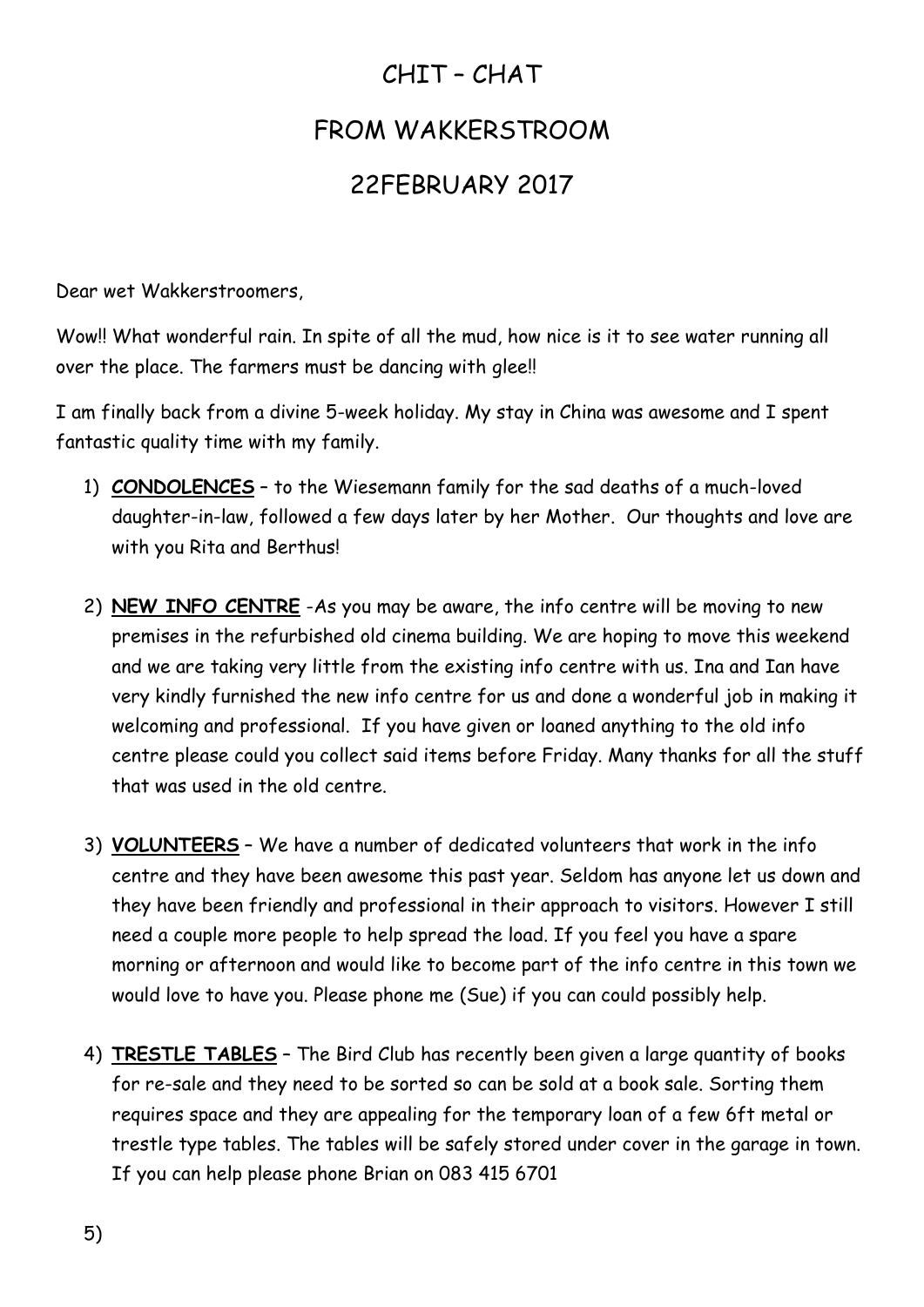- 6) **WWT** The walking group meets every Tuesday morning. We have a walk around various areas in town and end up enjoying a cup of coffee before we head home. If you feel the need for a little gentle exercise we would love to have you join us. On Tuesday 28 Feb we will meet at Carol Preston's house at 7.00am.
- 7) **EASTER MARKET** Easter is fast approaching and it would be wonderful if we had an Easter Market in town. We cannot wait till a week or so before Easter – if this market is to take place the Wakkerstroom people need to start planning asap. An Easter Market has historically been very successful in Wakkerstroom and now is the time to start planning such an event with gusto. If there are any interested parties could you perhaps contact CLAUDINE this week so that a planning meeting can kick off.
- 8) **THE GALLERY** Please join us for the opening of the first themed exhibition in 2017 of local artists work at The Gallery, Wakkerstroom Central. Come and enjoy new work by artists working in and around Wakkerstroom, with the theme of Wakkerstroom Historical Buildings in various media. It will be held on Saturday 25<sup>th</sup> Feb at 16h00 in Badenhorst Street.
- 9) **WAKKERSTROOM BIRD CLUB AGM** This will be held this year on Saturday 4thMarch at 11.30 at Birdlife. See you all there. This is an AGM not to be missed as the Bird Club are fortunate in having Mark Anderson, CEO of Bird Life South Africa, to give a talk and it would be wonderful ,and appreciated, if there was an appropriate turnout. The talk will be followed by a Bring and Braai where any further questions for Mark or the committee could be aired.
- 10)**WACKY KNITTERS** The Wacky Knitters started 2017 on a very positive theme. They have 2 projects to keep the old needles busy. The first project is to help first time Mothers with a "Welcome starter pack ". This pack will consist of a baby blanket, nappy, nappy pin, new born jersey, beanie, booties, soap, flannel. The knitters have excelled themselves and in fact have produced amazing knitted baby clothes. These packs will be kept in the Wakkerstroom Clinic. The second project is to help children who are orphans losing both parents and grandparents. For these children our knitting group will be donating this year's knitted teddies for the little children to cuddle as comforters. The Wacky Knitters are extremely grateful to Marilyn Jones who has requested a charity "kidneybeanz" to help us and we have received the most fantastic blankets etc. They have also been in touch with another charity "Growth Point "who are willing to help. Thank you to all the wonderful Wakkerstroom friends for their donations of bags of wool, knitting needles, knitting books and for emptying their button boxes.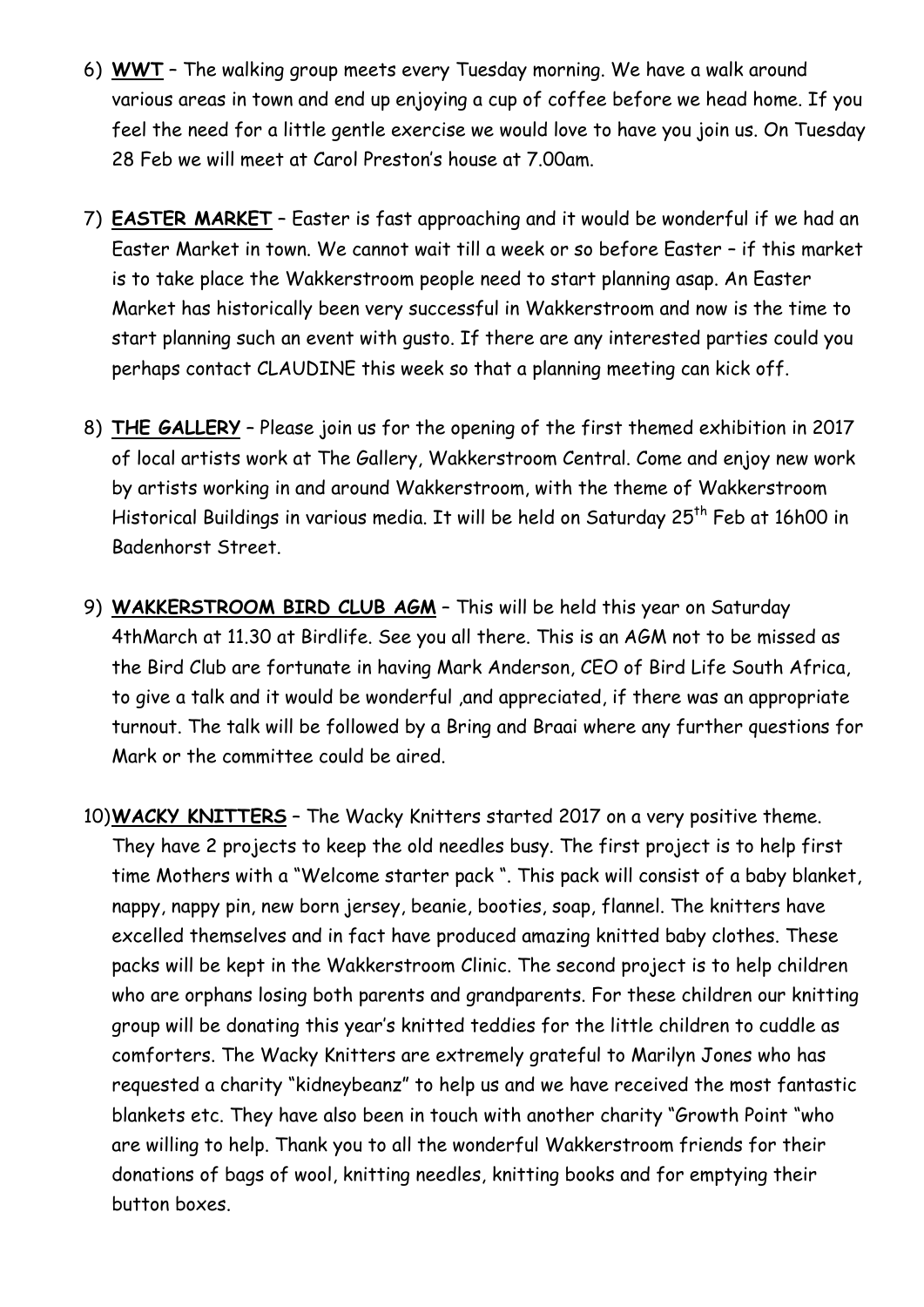- 11) **QUIZ EVENING** The next quiz evening will take place on 10 March at Crowned Crane. The last two have been really successful and good fun was had by all. If you want to book a table please phone me at 0823785637 so we can get going. This is a wonderful way to rattle those aging brain cells!!!!
- 12)**CAR BOOT SALE** The next car boot sale at DeKotzenhof will take place on Saturday 25March. Boerie Rolls will be on sale at this very social event.
- 13) **REFILL SHOP** I don't know if you are aware of the yummy grub Anton is selling on a Monday, Friday and Saturday. He has Boerie Rolls, Vetkoek and pancakes for sale! Sounds divine!
- 14) **BUTCHERY** Rita and John are closing the Butchery at the end of February and the shop will be put on the market. Hope you both enjoy your well – earned rest – I myself am going to really miss your sausages and the "wit gat Spreeus "are going to miss their daily snack of mince!!
- 15)**YOGHURT TUBS** Rosemarie Weber is no longer collecting yoghurt tubs as she is no longer going to propagate plants. She would like to thank all the people who have been so generous with collecting tubs and giving her plants. She also has a wonderful garden man who now needs a job one day a week as she will be cutting down his hours. Anyone interested in using his services must please contact Rosemarie.
- 16) **MUSIC FESTIVAL** The time is drawing nigh!!! Everyone in town is gearing up to our most famous event of the year. Even if you are not directly involved please help by tidying up your verges, picking up litter and keeping an eye out for anything that might make the town appealing. I have just had a wonderful idea. Bring your gardener and your garden tools and some black bags and let's meet outside the new info centre on Friday 10<sup>th</sup> March and clean up the main road from Mucky Duck all the way to the Town Hall. We can get together at 9h00. I hope to see as many Wakkerstroomers there as possible. It would be a wonderful way to all help to make Wakkerstroom look clean, pretty and quaint!
- 17)FROGGING The Frogging experience in Wakkerstroom over the weekend 13-15 Jan was a bio-bash of massive proportions that produced 14 frog, 7 snake, 2 lizard, 10 mammal and 12 butterfly species – and one of the frogs was out of range!
- 18)**BLUE SWALLOW WEEKENDS** Grab a rare opportunity to view the Critically Endangered Blue Swallow. This will take place at Tillietudlem Game Reserve in KZN Midlands at a cost of R3000 per person. This includes 2 nights luxury accommodation